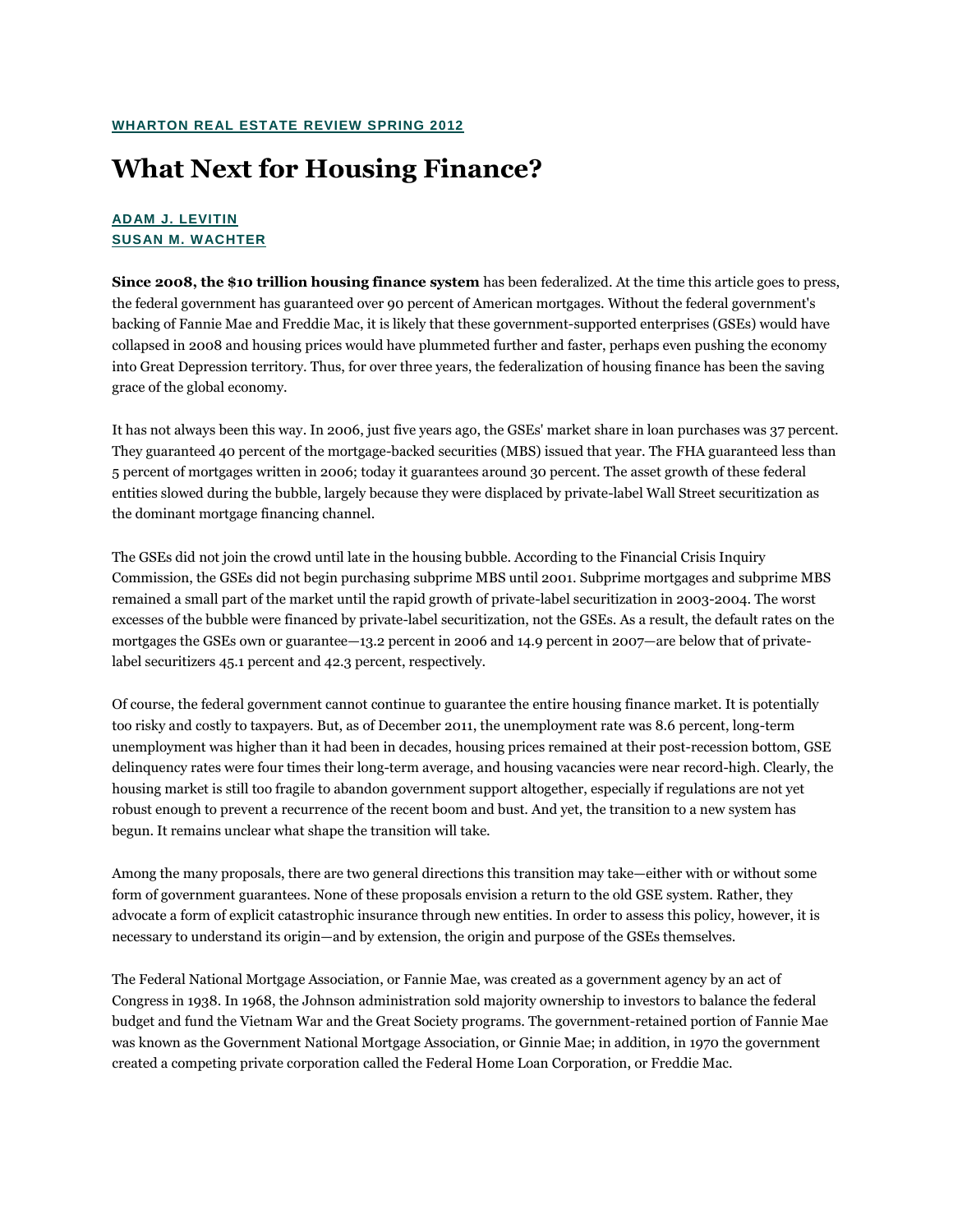The goal of all these organizations was to ensure a liquid secondary home mortgage market that would revive the housing market and generate a strong economic recovery, as well as a stable postwar economy. In 1938, that meant purchasing primarily twenty-year, amortizing, fixed-rate mortgages (FRMs) insured by the Federal Housing Administration (FHA), allowing originators to book the gains immediately, and freeing up their capital to issue new loans. This stability depended, in part, on Fannie Mae's commitment to the long-term FRM. Prior to the Great Depression, most mortgages averaged only three to five years with a large balloon payment at the end of the term, as banks preferred to refinance to take advantage of market interest rates, which they had to pay on their short-term deposits. Unfortunately, that put the rollover risk on homeowners, who could not refinance when credit markets and the economy faltered in the 1930s. While the standardized FRM reduced the rollover risk on home mortgages, the funding oflong-term mortgages through short-term deposits exposed banks and thrifts to interest rate risk, leading to their decapitalization and the savings and loan crisis of the 1980s. This explains the shift to securitization of these mortgages through pass-throughs guaranteed by Fannie and Freddie.

After the Federal Reserve neutralized high inflation in the 1980s, interest rates began a long, steady decline that lasted into the 2000s, reducing homebuyers' concern with interest-rate risk. Because of the lack of severe recessions, these three decades came to be known as the "Great Moderation," reducing households' concern with macroeconomic swings and credit rationing. Thus, when adjustable-rate mortgages (ARMs) began to creep into the private-label securitization market, they were considered a triumph of financial innovation rather than a return to the dangers of yesteryear. The Great Recession has obliterated this consensus, but it has not prevented many observers from advocating a system in which ARMs dominate.

During the period of stability, the prevailing model was a standardized mortgage with strict and uniform underwriting controls. It should be clear from this brief history that the government role in housing finance should support sound lending, financial stability and transparency and the standardization that supports transparency. The advantage of the GSEs in the tranquil period prior to the mid-2000s was the uniform and prudent standards that their screening imposed. As we have seen, entities with short-run profit objectives may race to the bottom for market share undermining underwriting standards in this key sector for household financial well-being, and, by so doing, put the entire financial system at risk. Prudent uniform lending standards that prevent races to the bottom, asset bubbles, and the steep price declines during ensuing market distress can moderate economic downturns, potentially saving millions of Americans from catastrophe.

## **Reform Proposals**

On one side of the reform spectrum is a pair of bills in Congress that would maintain the government's role as guarantor and thus the financial stability safety net: the Housing Finance Reform Act of 2011 (H.R. 1859) and the Secondary Market Facility for Residential Mortgages Act of 2011 (H.R. 2413). The primary difference between the bills is the structure of the envisioned guarantor entities.

In H.R. 1859, the government would create privately capitalized Housing Finance Guaranty Associations (HFGAs), which would securitize mortgages, some of which would qualify for government guarantees. Unlike in the GSEs, the government support would be explicit and specific. As a catastrophic guarantee, it would take effect only if the HFGA in question has been placed in conservatorship or receivership. Otherwise, the HFGA will take the first loss position, putting private capital at risk. The qualifying mortgages would become "FHFA securities," in exchange for an annual guarantee fee. HFGAs would not be allowed to purchase mortgages with LTVs exceeding 80 percent unless the seller retains at least 10 percent of the credit risk, the seller agrees to repurchase and replace high-default pools, or at least 80 percent of the loan is insured. HFGAs would also not purchase mortgages whose underlying real estate exceeds the national average price by 150 percent for comparable properties. Finally, HFGA's purchases must be "qualified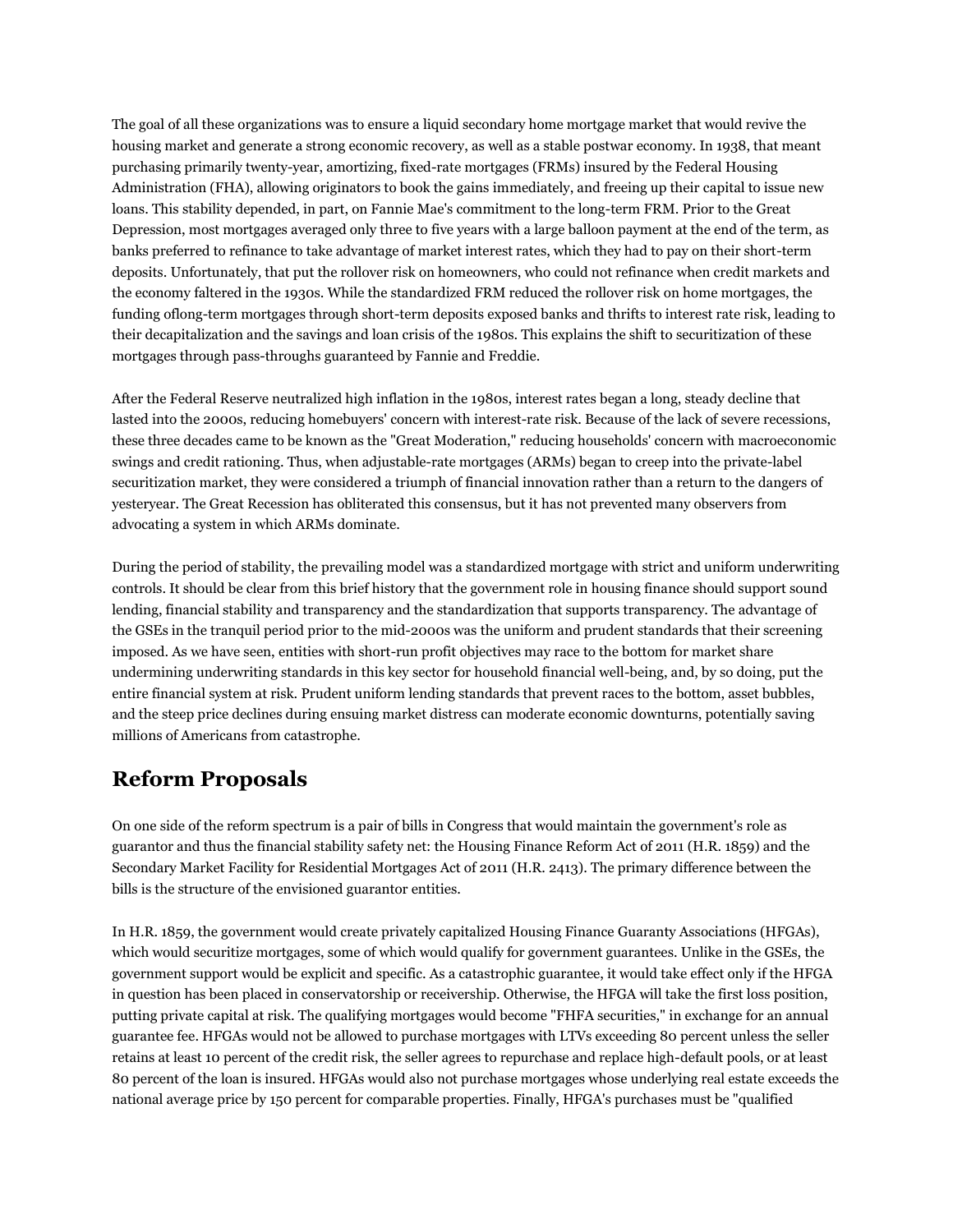mortgages," as defined by the Consumer Financial Protection Bureau in order to screen out predatory features. In order to qualify for the government guarantee, the mortgages will also have to meet further restrictions to be defined by the FHFA. Once the FHFA has chartered at least five HFGAs, this bill requires it to place Fannie Mae and Freddie Mac into receivership, presumably in preparation for eventual liquidation. This approach is similar to proposals issued by the Mortgage Bankers Association and the Center for American Progress.

The goal of H.R. 2413 is to bring the securitizing entity into the federal government itself. The government would merge Fannie Mae and Freddie Mac into one Secondary Market Facility for Residential Mortgages, a public entity like Ginnie Mae that would continue to purchase and securitize standardized FRMs. This approach is similar to a proposal by the National Association of Realtors, which has publicly supported the bill. An alternative approach has been proposed by a team at the Federal Reserve Bank of New York. They advocate a lender cooperative whose member entities would securitize standardized residential mortgages with the government guaranteeing tail risk. In other words, the government would cover losses only if they exhaust the mutualized pool for a particular "vintage" of MBS. These losses, in turn, would be supported by an insurance fund maintained by government regulators. By holding the co-op responsible for first losses, it would have less moral hazard than traditional private-label securitizers. Again, unlike the GSEs, the government support would be explicit and specific. The FHFA would directly oversee the co-op's risk management. The single entity aspect of this proposal is designed to prevent underwriting deterioration in mortgage quality through races to the bottom.

On the other end of the spectrum are at least fifteen bills that would wind down the GSEs (or portions of them) without any government-supported replacement. A few of these bills, as well as the Residential Mortgage Market Privatization and Standardization Act of 2011 (S. 1834), direct the federal government to provide oversight (through FHFA) to maintain strict standardization of private-label products, but others are not concerned with such regulation.

Straddling the divide is a proposal by University of Maryland economist Phillip L. Swagel, who advocates temporary government insurance (with private capital taking the first loss position) whose price increases over time, reducing the market's demand for it until it is no longer desired. The result could be a fully private market in the long run. The Swagel proposal and the more immediate wind-down bills assume, contrary to historical evidence, that private-label securitization can dominate the market without a race to the bottom in the absence of a regulatory framework to monitor risk. It may not even be the case that a fully private housing finance system can *remain private*. In the past century, we have gone from a private system to a public one and back again twice—first, when Fannie Mae took over a depressed market in 1938, and second, when Wall Street overtook the GSEs in the 2000s, resulting in a market nosedive where the GSEs had to federalize 90 percent of the system. Can we really have such short memories?

Many of these proposals assume that the problem is that GSEs and other entities were "too big to fail," a problem that in theory could be remedied by creating smaller entities that could be allowed to fail. The problem, however, was not one of entities being too big to fail, but of the *housing market* itselfbeing too big and too important to fail, thereby destroying the U.S. economy. This would be a systemic failure that affected all market participants, large and small. In such a circumstance, it is irrelevant whether an individual firm is small or large. No matter how much we decry the resulting moral hazard, the inescapable political reality is that the government, irrespective of which party is in office, cannot allow the system to collapse.

The reliance on eliminating too-big-to-fail firms as a solution also fails to address the problem of a race to the bottom as managers' decisions are shaped by the lure of short-term profits at the expense of long-term solvency. For the managers at firms, any money gained through high loan volume in the present may more than outweigh any losses in bankruptcy later. When systemic insolvency is inevitable, there is negligible marginal risk to pumping profits higher.